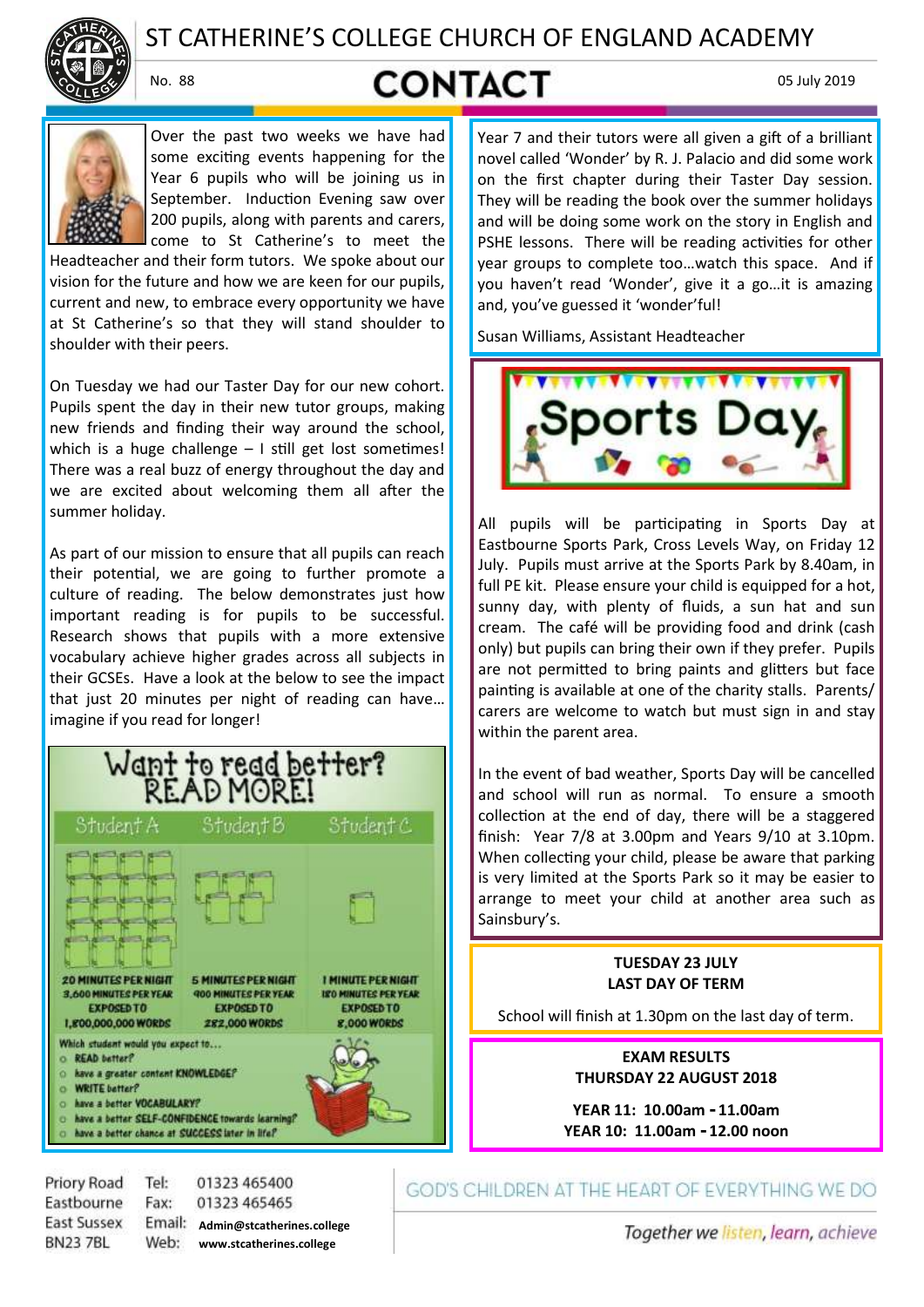### BUSHCRAFT 2018

This week, some of our Year 8 pupils have enjoyed a week's 'Bear Grylls/Ray Mears style' residential trip at Penhurst Place in Kent.

Pupils settled into camp life well with new experiences and activities pushing them well out of their comfort zones. It has been great to see pupils enjoying the wonderful outdoors and working together as a team.





CCF CAMP

Last week, our Combined Cadet Force pupils enjoyed a week long camp, with four other schools, at Crowborough Training Camp. During the week, they enjoyed training and activities which included kayaking, mountain biking, and raft building and spent two days on exercise staying overnight in a field. On the final day,



two pupils were promoted to Cadet Non-Comissionary Officers and two were awarded 'Best Improved Cadet'.



### ECONOMICS MASTER CLASS

St Catherine's College recently collaborated with Bexhill College who provided Economics Master Classes to our Year 9 Mandarin pupils. Pupils learnt about topics such as comparative advantage, international trade, Chinese Foreign Direct Investment and the opportunities for UK firms resulting from China's economic growth.